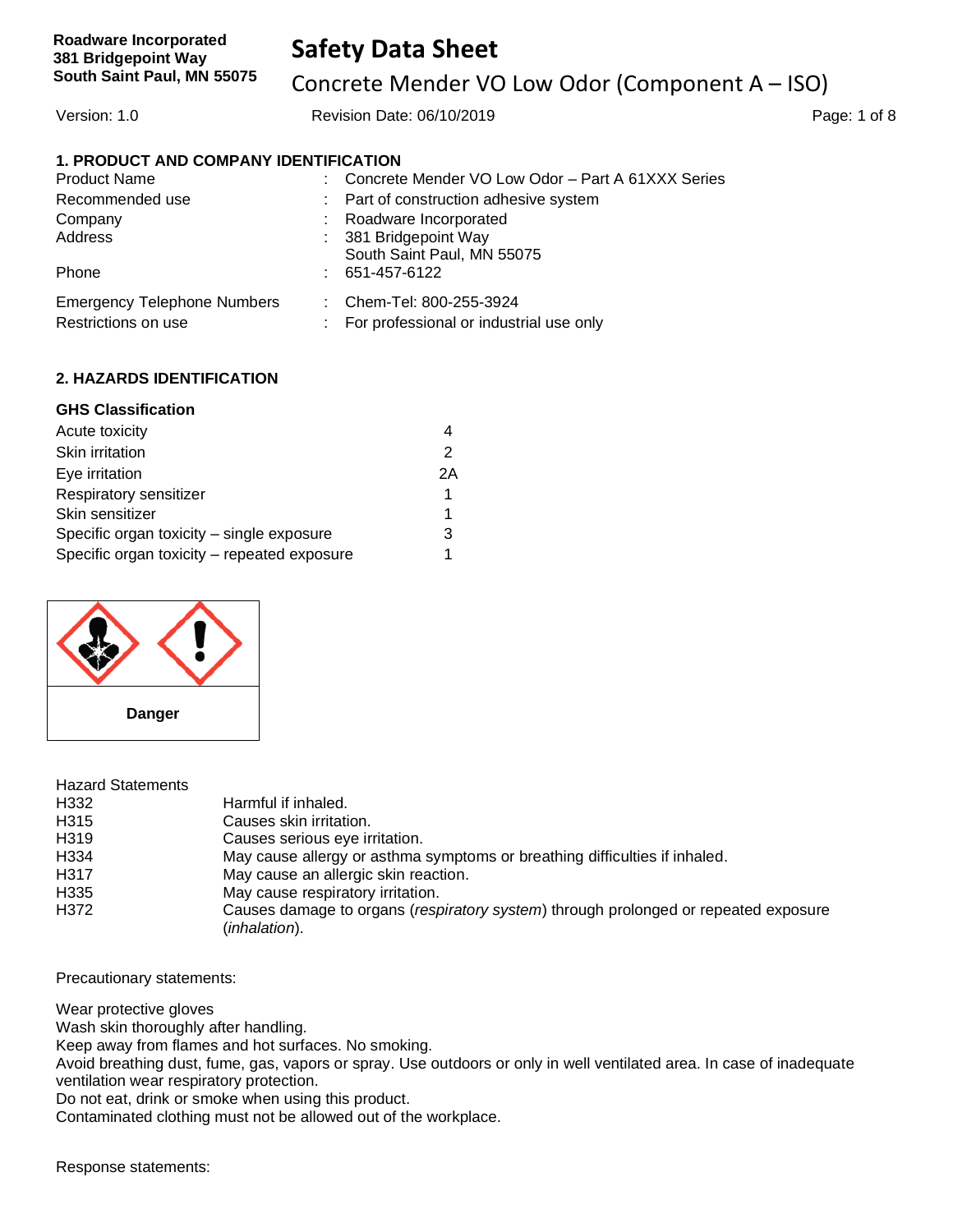Concrete Mender VO Low Odor (Component A – ISO)

Version: 1.0 **Page: 2 of 8** Revision Date: 06/10/2019 **Page: 2 of 8** Page: 2 of 8

| If swallowed: Rinse mouth. Call a poison center or doctor/physician if you feel unwell. |
|-----------------------------------------------------------------------------------------|
|-----------------------------------------------------------------------------------------|

If on skin: Rinse skin with plenty of soap and water.

If skin irritation or rash occurs: Get medical advice/attention.

Remove contaminated clothing and wash before reuse.

If inhaled: If breathing is difficult, remove person to fresh air and keep at rest in a comfortable position for breathing. If experiencing respiratory symptoms or if you feel unwell: Contact a doctor or medical professional.

If in eyes: Rinse cautiously with water for several minutes. Remove contact lenses, if present and easy to do. Continue rinsing. If eye irritation persists: get medical advice/attention.

Storage: Store in a well-ventilated place. Keep container tightly closed. Store locked up.

Disposal: Dispose of contents and container in accordance with existing federal, state and local environmental control laws.

### **Section 3. Composition / Information on Ingredients**

This product is a mixture.

#### **Hazardous Components**

| <b>CAS Number</b> | <b>Chemical Name</b>                       | Concentration |
|-------------------|--------------------------------------------|---------------|
| 108-32-7          | 1,2-Propanediolcyclic Carbonate            | 30-60%        |
| $101 - 68 - 8$    | 4,4'-Diphenylmethane Diisocyanate          | 20-30%        |
| 9016-87-9         | Polymeric Diphenylmethane Diisocyanate     | 10-15%        |
| 26447-40-5        | Diphenylmethane Diisocyanate mixed isomers | 7-14%         |

Specific chemical identities and exact percentages may have been withheld as a trade secret or CBI in compliance with 29 CFR 1910.1200 (i).

#### **4. First Aid Measures**

| <b>General Advice</b> | Take proper precautions to ensure your own health and safety before attempting rescue or<br>administering first aid. Wear protective clothing and gloves. See section 8 for recommendations. |
|-----------------------|----------------------------------------------------------------------------------------------------------------------------------------------------------------------------------------------|
|                       | Remove contaminated clothing. Move to a well ventilated area or outdoors.                                                                                                                    |
| <b>Skin Contact</b>   | After contact with skin, wash immediately with plenty of soap and water. Get medical attention if                                                                                            |
|                       | irritation or rash develops. Wash clothing before reuse. Clean shoes thoroughly before reuse.                                                                                                |
|                       | An MDI study has demonstrated that a polyglycol based skin cleanser or corn oil may be more                                                                                                  |
|                       | effective than soap and water.                                                                                                                                                               |
| Inhalation            | If inhaled, move affected persons to fresh air. If not breathing, give artificial respiration. Get                                                                                           |
|                       | medical attention immediately. Treatment is symptomatic for primary irritation or                                                                                                            |
|                       | bronchospasm. If breathing is labored, qualified personnel should administer oxygen.                                                                                                         |
| Ingestion             | If swallowed, get medical attention immediately. Wash out mouth with water. DO NOT induce                                                                                                    |
|                       | vomiting unless directed to do so by medical personnel. Never give anything by mouth to an                                                                                                   |
|                       | unconscious person.                                                                                                                                                                          |
| Most important        | Most important symptoms and effects are described in section 2 and/or section 11.                                                                                                            |
| symptoms and          | Diphenylmethane Diisocyanate (MDI) vapors or mist at levels above the TLV or PEL can irritate                                                                                                |
| effects (acute and    | the respiratory tract (nose, throat, lungs). Respiratory sensitization may result in allergic or                                                                                             |
| delayed)              | asthmatic like symptoms including difficulty breathing, coughing, shortness of breath and                                                                                                    |
|                       | wheezing. These symptoms may be delayed several hours after exposure. These effects are                                                                                                      |
|                       | usually reversible. Persons with a preexisting bronchial hyper-reactivity to MDI may respond to                                                                                              |
|                       | levels below the TLV or PEL with similar asthmatic like symptoms. Exposure to high vapor                                                                                                     |
|                       | concentrations of heavy aromatic solvents can cause central nervous system depression,                                                                                                       |
|                       | dizziness, light headedness, headache, nausea, and loss of coordination.                                                                                                                     |
| Notes to Physician    | Symptomatic and supportive therapy as needed. Following severe exposure medical follow-up                                                                                                    |
|                       | should be monitored for at least 48 hours. Bronchodilators, expectorants and antitussives may                                                                                                |
|                       | be of help. Treat bronchospasm with inhaled beta2 agonist and oral or parenteral                                                                                                             |
|                       | corticosteroids.                                                                                                                                                                             |
|                       | Specific antidotes or neutralizers to isocyanates do not exist. Potential for chemical pneumonitis,                                                                                          |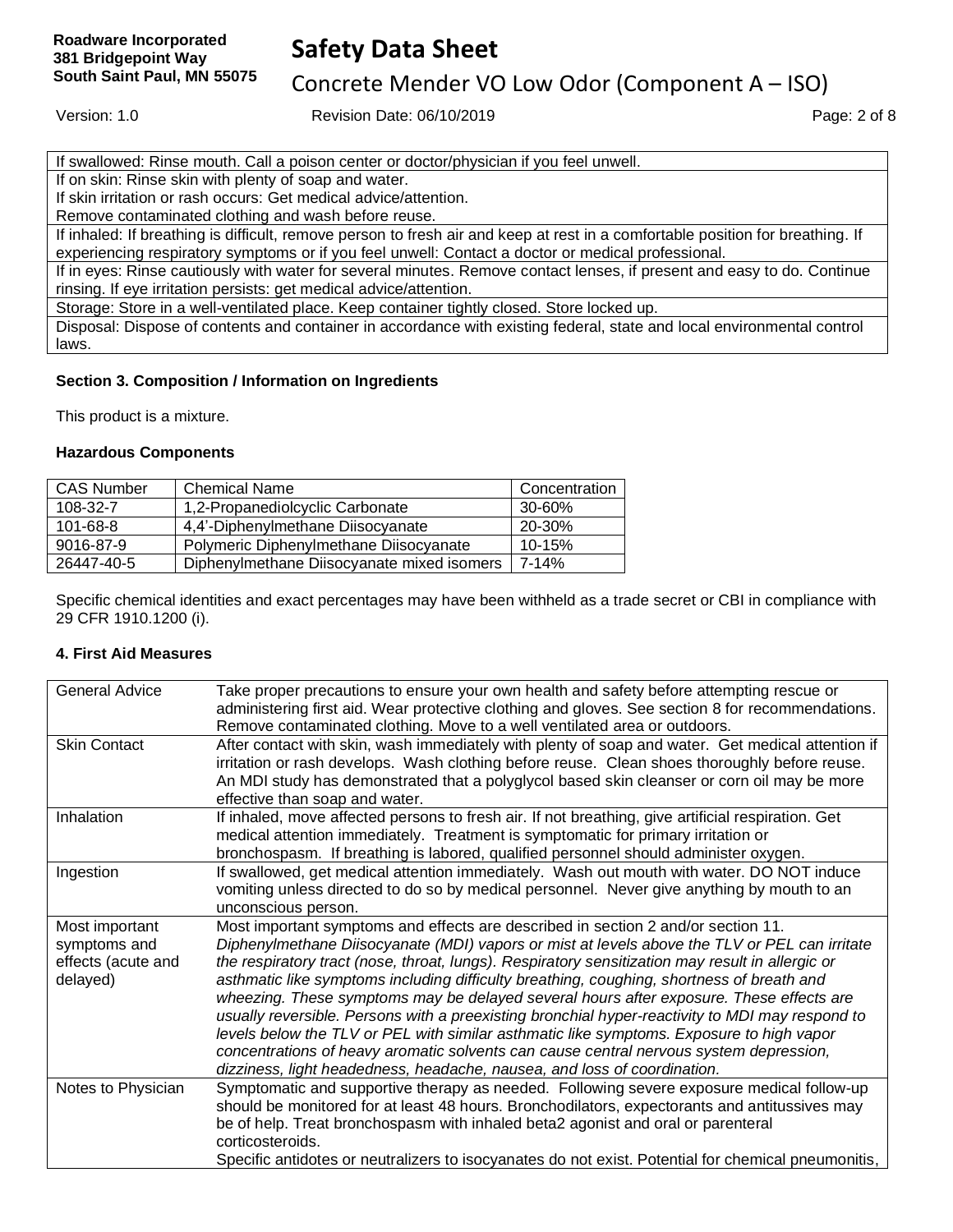# **Safety Data Sheet**

# Concrete Mender VO Low Odor (Component A – ISO)

Version: 1.0 Revision Date: 06/10/2019 Page: 3 of 8

treat appropriately.

### **5. Firefighting Measures**

| Suitable Extinguishing Media                      | Dry chemical, Carbon Dioxide (CO2), alcohol resistant foam, water fog.                                                                                                                                                                             |
|---------------------------------------------------|----------------------------------------------------------------------------------------------------------------------------------------------------------------------------------------------------------------------------------------------------|
| Not Suitable Extinguishing Media                  | Avoid high volume water jet, may spread fire.                                                                                                                                                                                                      |
| Special exposure hazards                          | In a fire or if heated, a pressure increase will occur and the container may burst.<br>Produces oxides of carbon and nitrogen as well as isocyanates. Combustion<br>products may be toxic and/or irritating. Avoid smoke.                          |
| Special protective equipment<br>for fire-fighters | Fire fighters should wear appropriate protective equipment and self-contained<br>breathing apparatus (SCBA) with a full face-piece operated in positive pressure<br>mode. PVC boots, gloves, safety helmet and protective clothing should be worn. |
| Special remarks on explosion<br>hazards           | Due to reaction with water producing CO2 gas, a hazardous build-up of pressure<br>could result if contaminated containers are re-sealed. Containers may burst if<br>overheated.                                                                    |

### **6. Accidental Release Measures**

| Personal protection       | Immediately contact emergency personnel. Isolate the area. Keep upwind avoiding<br>inhalation of vapors. Clean up should only be performed by trained personnel. People<br>dealing with major spillages should wear full protective clothing including respiratory<br>protection. Use suitable protective equipment (see section 8).                                                                                                                                                                                                                                                                                                                                         |
|---------------------------|------------------------------------------------------------------------------------------------------------------------------------------------------------------------------------------------------------------------------------------------------------------------------------------------------------------------------------------------------------------------------------------------------------------------------------------------------------------------------------------------------------------------------------------------------------------------------------------------------------------------------------------------------------------------------|
| Environmental precautions | Avoid dispersal of spilled material and runoff and contact with soil, waterways, drains<br>and sewers.                                                                                                                                                                                                                                                                                                                                                                                                                                                                                                                                                                       |
| Methods for cleaning up   | Contain and adsorb large spillages onto an inert, non-flammable adsorbent carrier<br>(such as earth, vermiculite or sand). Shovel into open-top drums or plastic bags for<br>further decontamination if necessary. Do not tightly seal containers as pressure from<br>generated gases may result in container rupture. Wash the spillage area clean with<br>liquid decontaminant. Test atmosphere for MDI. Neutralize small spillages with<br>decontaminant. Remove and properly dispose of residues (see section 13). Notify<br>applicable government authorities if release is reportable. The CERCLA for 4,4-MDI is<br>5,000 lbs. (see CERCLA information in section 15). |

### **7. Handling and Storage**

| Handling | Put on appropriate personal protective equipment (see section 8). Eating, drinking and<br>smoking should be prohibited in areas where this material is handled, stored and<br>processed. Workers should wash hands and face before eating, drinking and<br>smoking. Persons with a history of skin sensitization problems or asthma, allergies or<br>chronic or recurrent respiratory disease should not be employed in any process in<br>which this product is used. Do not get in eyes or on skin or clothing. Do not breathe<br>vapor or mist. Do no ingest. Use only with adequate ventilation. Wear appropriate<br>respirator when ventilation is inadequate. Keep in the original container or an<br>approved alternative made from a compatible material. Keep tightly closed when not<br>in use. Empty containers retain product residue and can be hazardous. Do not reuse<br>container. |
|----------|---------------------------------------------------------------------------------------------------------------------------------------------------------------------------------------------------------------------------------------------------------------------------------------------------------------------------------------------------------------------------------------------------------------------------------------------------------------------------------------------------------------------------------------------------------------------------------------------------------------------------------------------------------------------------------------------------------------------------------------------------------------------------------------------------------------------------------------------------------------------------------------------------|
| Storage  | Keep container in a cool, well-ventilated area. Keep container tightly closed. Keep<br>away from moisture. Due to reaction with water producing CO2 gas, a hazardous<br>build-up of pressure may result if contaminated containers are resealed. Do not reseal<br>contaminated containers. Uncontaminated containers, free of moisture, may be<br>resealed only after placing under a nitrogen blanket. Do not store in containers made<br>of copper, copper alloys or galvanized surfaces.                                                                                                                                                                                                                                                                                                                                                                                                       |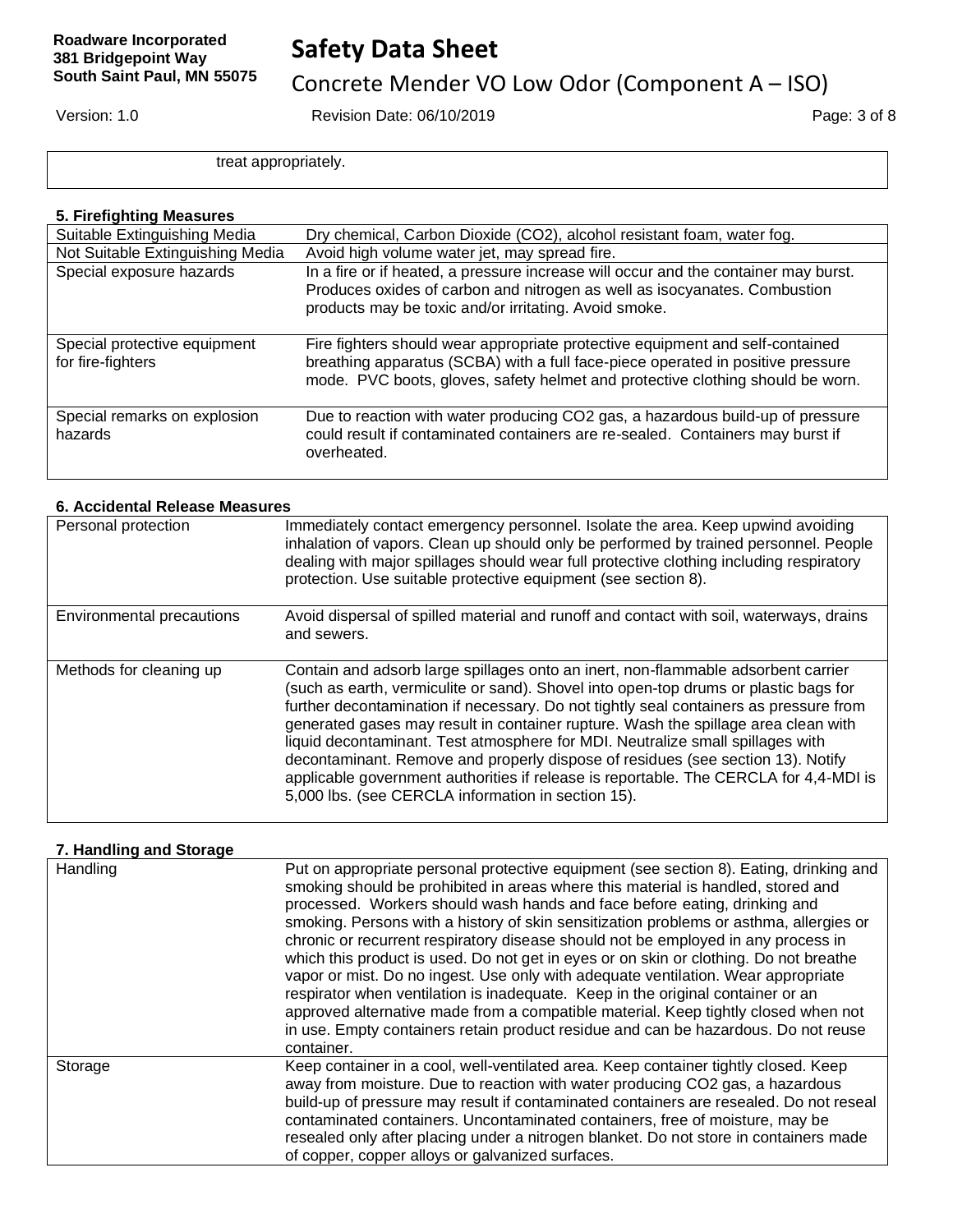# **Safety Data Sheet**

# Concrete Mender VO Low Odor (Component A – ISO)

Version: 1.0 Revision Date: 06/10/2019 Page: 4 of 8

Safe storage temperature 60 - 100° F

### **8. Exposure Controls / Personal Protection**

#### Exposure Limits

| <b>CAS Number</b> | Component                            | Value<br>type | / Standard<br>$Limit$ /    | <b>Notes</b> | Source  |
|-------------------|--------------------------------------|---------------|----------------------------|--------------|---------|
| $101 - 68 - 8$    | 4,4'-Diphenylmethane<br>Diisocyanate | <b>TWA</b>    | $0.005$ ppm                |              | ACGIH   |
| 101-68-8          | 4,4'-Diphenylmethane<br>Diisocvanate | <b>CLV</b>    | $0.02$ ppm, $0.2$<br>ma/m3 |              | OSHA Z1 |

| <b>Preventive Measures</b>  | Conditions of use, adequacy of engineering or other control measures and actual exposures<br>will dictate the need for specific protective devices at your workplace. Medical supervision of<br>all employees who handle or come in contact with respiratory sensitizers is recommended.<br>Persons with respiratory problems including asthmatic-type conditions, chronic bronchitis, or<br>other chronic respiratory diseases or recurrent skin eczema or skin allergies should be<br>evaluated for their suitability of working with this product. Once a person is diagnosed as<br>sensitized, no further exposure to the material that caused the sensitization should be<br>permitted. |
|-----------------------------|----------------------------------------------------------------------------------------------------------------------------------------------------------------------------------------------------------------------------------------------------------------------------------------------------------------------------------------------------------------------------------------------------------------------------------------------------------------------------------------------------------------------------------------------------------------------------------------------------------------------------------------------------------------------------------------------|
| <b>Engineering Controls</b> | Use local exhaust ventilation to maintain airborne concentrations below the TLV. Suitable<br>respiratory equipment should be used in cases of insufficient ventilation or where operational<br>procedures demand it. For guidance on engineering control measures refer to publications<br>such as the ACGIH current edition of 'Industrial Ventilation, a manual of Recommended<br>Practice.'                                                                                                                                                                                                                                                                                               |
| <b>Personal Protection</b>  |                                                                                                                                                                                                                                                                                                                                                                                                                                                                                                                                                                                                                                                                                              |
| Eyes                        | Chemical safety goggles. If there is a potential for splashing, use a full face shield.                                                                                                                                                                                                                                                                                                                                                                                                                                                                                                                                                                                                      |
| Skin                        | Protective clothing should be selected and used in accordance with 'Guidelines for the                                                                                                                                                                                                                                                                                                                                                                                                                                                                                                                                                                                                       |
|                             | Selection of Chemical Protective Clothing' published by ACGIH.                                                                                                                                                                                                                                                                                                                                                                                                                                                                                                                                                                                                                               |
| Respiratory                 | When the product is sprayed or heated without adequate ventilation, an approved<br>MSHA/NIOSH positive pressure, supplied-air respirator may be required. Air purifying                                                                                                                                                                                                                                                                                                                                                                                                                                                                                                                      |
|                             | respirators equipped with organic vapor cartridges and a HEPA (P100) particulate filter may                                                                                                                                                                                                                                                                                                                                                                                                                                                                                                                                                                                                  |
|                             | be used under certain conditions when a cartridge change-out schedule has been developed                                                                                                                                                                                                                                                                                                                                                                                                                                                                                                                                                                                                     |
|                             | in accordance with OSHA respiratory protection standard (29 CFR 1910.134).                                                                                                                                                                                                                                                                                                                                                                                                                                                                                                                                                                                                                   |
| Hands                       | Chemical-resistant, impervious gloves complying with an approved standard should be worn<br>at all times when handling chemical products. Nitrile rubber has shown good results. Thin                                                                                                                                                                                                                                                                                                                                                                                                                                                                                                        |
|                             | latex or vinyl disposable gloves should be avoided. Consult with producers of protective                                                                                                                                                                                                                                                                                                                                                                                                                                                                                                                                                                                                     |
|                             | gloves for suitability.                                                                                                                                                                                                                                                                                                                                                                                                                                                                                                                                                                                                                                                                      |
| <b>Other Protection</b>     | Consult your supervisor or S.O.P. for special handling instructions.                                                                                                                                                                                                                                                                                                                                                                                                                                                                                                                                                                                                                         |

### **9. Physical and Chemical Properties**

| General Information         |                                                                                                                                                        |
|-----------------------------|--------------------------------------------------------------------------------------------------------------------------------------------------------|
| Physical state              | Liquid                                                                                                                                                 |
| Color                       | Clear brown                                                                                                                                            |
| Odor                        | Mustv                                                                                                                                                  |
| Odor Threshold              | Not available                                                                                                                                          |
| pН                          | Not available                                                                                                                                          |
| Boiling point $> 242$ °C    |                                                                                                                                                        |
| Melting point               | Not available                                                                                                                                          |
|                             | Flash point $> 116 °C$ PMCC                                                                                                                            |
| <b>Explosive properties</b> | Non-explosive in the presence of the following materials or conditions: Open flames,<br>sparks and static discharge and shocks and mechanical impacts. |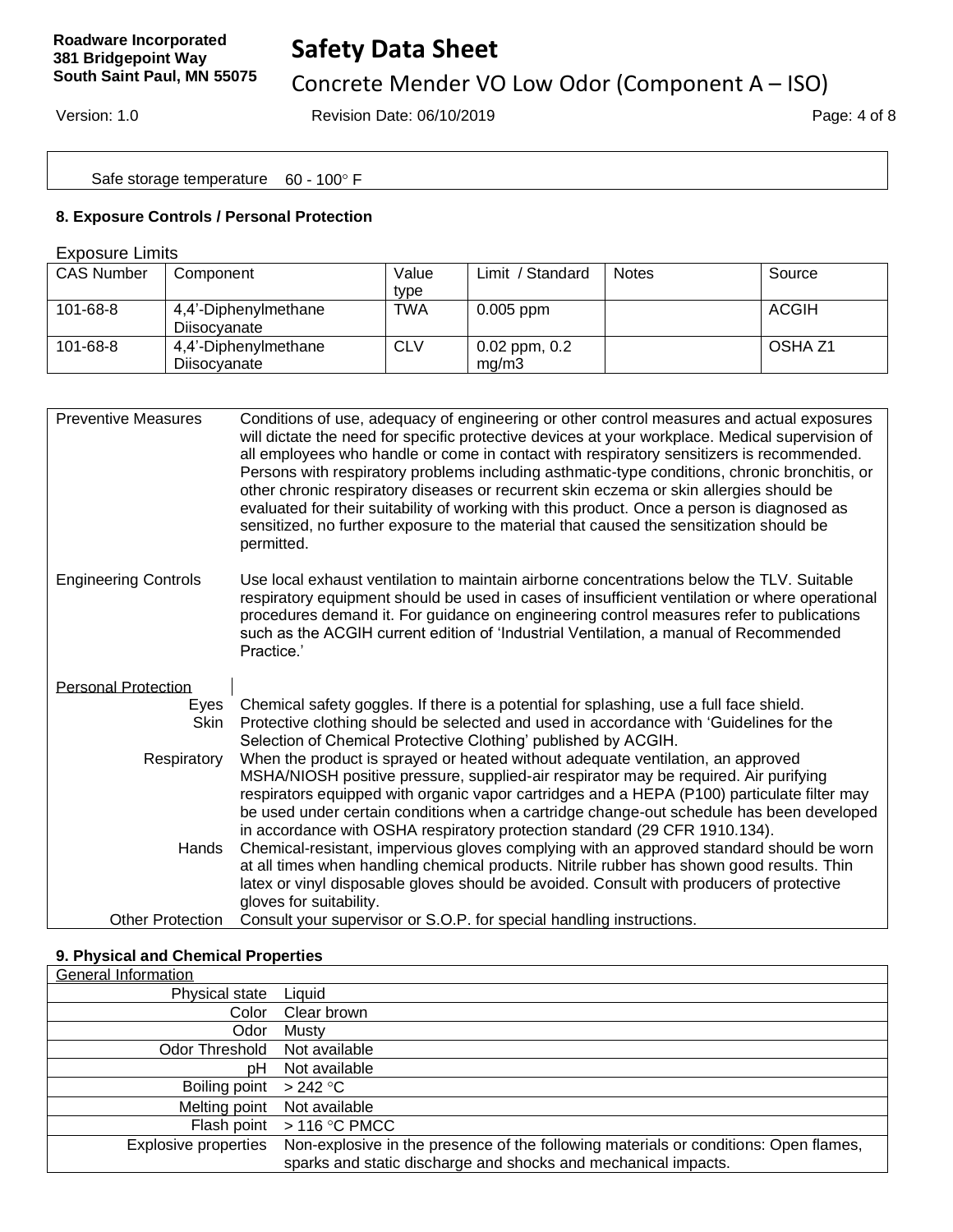# **Safety Data Sheet**

# Concrete Mender VO Low Odor (Component A – ISO)

Version: 1.0 Revision Date: 06/10/2019 Page: 5 of 8

Auto-ignition temperature No data available Evaporation Rate Very slow Solubility Insoluble in water, reacts slowly releasing carbon dioxide gas Partition Coefficient No data available Decomposition temperature No data available Relative density 1.2 Vapor pressure <0.00001 mmHg @ 25C Vapor density Not Available Viscosity 15-25 cps VOC content 0.0

#### **10. Stability and Reactivity**

| Stability and reactivity     | Stable at room temperature. Reaction with water (moisture) produces CO2 gas.                                                                                                 |
|------------------------------|------------------------------------------------------------------------------------------------------------------------------------------------------------------------------|
|                              | Exothermic reaction with materials containing active hydrogen groups. This product is<br>insoluble with water and moisture laden air. It will react with water slowly at the |
|                              | interface creating a solid water-insoluble layer of polyurea and liberating carbon                                                                                           |
|                              | dioxide gas.                                                                                                                                                                 |
| Conditions of instability    | Avoid high temperatures.                                                                                                                                                     |
| Incompatibility with various | Water, alcohols, amines, bases and acids.                                                                                                                                    |
| substances                   |                                                                                                                                                                              |
| Hazardous polymerization     | Polymerization may occur with incompatible reactants, especially strong bases                                                                                                |
|                              | (alkalies, tertiary amines, metal salts), water, or temperatures over 160°C (320°F).                                                                                         |
| Hazardous decomposition      | Combustion products may include: carbon oxides (CO, CO2), nitrogen oxides (NO,                                                                                               |
| products                     | NO2), hydrocarbons and other undetermined components.                                                                                                                        |

#### **11. Toxicological Information**

No product specific toxicological information is available. Data obtained on components are summarized below.

| Component                                       |                                                                                                                                                                                                                                                                                                                                                                                                                                                                                                                                                                                                                                                       |
|-------------------------------------------------|-------------------------------------------------------------------------------------------------------------------------------------------------------------------------------------------------------------------------------------------------------------------------------------------------------------------------------------------------------------------------------------------------------------------------------------------------------------------------------------------------------------------------------------------------------------------------------------------------------------------------------------------------------|
| $01 - 68 - 8$                                   | 4,4'-Diphenylmethane Diisocyanate (MDI)                                                                                                                                                                                                                                                                                                                                                                                                                                                                                                                                                                                                               |
| 9016-87-9                                       | Polymeric Diphenylmethane Diisocyanate (pMDI)                                                                                                                                                                                                                                                                                                                                                                                                                                                                                                                                                                                                         |
|                                                 | Likely routes of exposure: Skin contact, Inhalation, eye contact                                                                                                                                                                                                                                                                                                                                                                                                                                                                                                                                                                                      |
| <b>Acute Toxicity</b>                           | Inhalation: At room temperature vapors are expected to be minimal due to the low vapor<br>pressure (ability to evaporate) of both MDI and pMDI. MDI vapors or mists above the TLV or<br>PEL can result in irritation of the respiratory tract (nose, throat, lungs). Symptoms include runny<br>nose, shortness of breath, coughing or wheezing, chest tightness or difficulty breathing.<br>Oral: Low toxicity if swallowed, may irritate the digestive system if large amounts are<br>swallowed.<br>Oral: LD50: rat, > 2000 mg/kg<br>Inhalation: LC50: rat, 2 mg/l, aerosol                                                                          |
|                                                 | Dermal: LD50: rabbit, > 9400 mg/kg                                                                                                                                                                                                                                                                                                                                                                                                                                                                                                                                                                                                                    |
| <b>Skin Corrosion</b><br><b>Skin Irritation</b> | Repeated exposure may cause allergic type reactions including rash, itching, irritation and<br>redness. Skin contact is unlikely to result in absorption of significant amounts. Cured material<br>can be difficult to remove.                                                                                                                                                                                                                                                                                                                                                                                                                        |
| Eye Damage<br>Eye Irritation                    | Causes eye irritation, swelling and redness. May cause temporary corneal injury.<br>Draize test, rabbit, result: irritation                                                                                                                                                                                                                                                                                                                                                                                                                                                                                                                           |
| Respiratory or<br>Skin sensitization            | Respiratory Sensitizer: Concentrations above the TLV or PEL can cause allergic symptoms<br>including asthma attack, bronchitis, bronchial spasms, and pulmonary edema. These<br>symptoms can be delayed for several hours after exposure. These effects are usually<br>reversible although decreased lung function has been associated with overexposure to<br>isocyanates. Persons with a preexisting sensitivity to isocyanates may react to levels below the<br>TLV or PEL. Use of this product in a manner consistent with the recommended application<br>procedures and current exposure guidelines is expected to protect against these effects |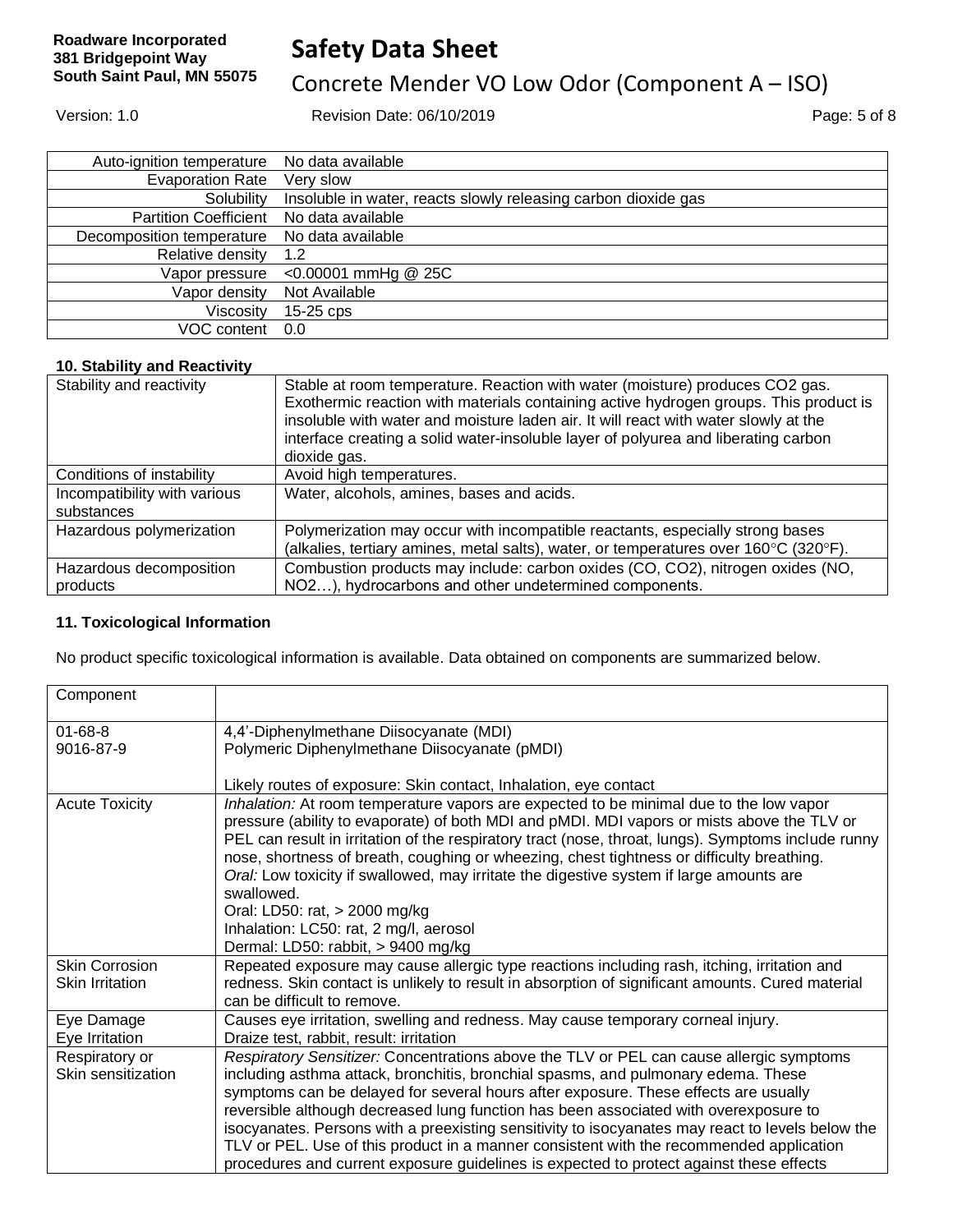Concrete Mender VO Low Odor (Component A – ISO)

Version: 1.0 Revision Date: 06/10/2019 Page: 6 of 8

|                            | reported for MDI.                                                                              |
|----------------------------|------------------------------------------------------------------------------------------------|
|                            | Skin Sensitization: Some animal research studies have associated prolonged or repeated skin    |
|                            | contact with skin sensitization and a possible role in respiratory isocyanate sensitization.   |
|                            | Buehler test, guinea pig, result: sensitizing                                                  |
| Carcinogenicity            | Polymeric MDI has been classified as IARC Group 3. There is inadequate evidence to describe    |
|                            | its carcinogenetic potential. Chronic exposure studies involving animals at very high exposure |
|                            | levels (6 mg/kg for lifetime) resulted in tumor formation. Polymeric MDI is not considered a   |
|                            | human carcinogen as defined by the IARC, NTP, or OSHA.                                         |
|                            | Other components of this product are not considered human carcinogens as defined by the        |
|                            | IARC, NTP, or OSHA.                                                                            |
| Germ Cell                  | No effects observed                                                                            |
| Mutagenicity               |                                                                                                |
| Reproductive toxicity      | No effects observed                                                                            |
|                            |                                                                                                |
| Target Organ               | No data available                                                                              |
| Systematic Toxicity -      |                                                                                                |
| Single Exposure            |                                                                                                |
| <b>Target Organ</b>        | Irritation to lungs and nasal cavity. Tissue injury in the upper respiratory tract has been    |
| Systematic Toxicity -      | observed in laboratory animals repeatedly exposed to excessive levels of pMDI / MDI aerosol.   |
| <b>Repeated Exposure</b>   |                                                                                                |
| <b>Aspiration Toxicity</b> | No data available                                                                              |
|                            |                                                                                                |
| 108-32-7                   | 1,2-Propanediolcyclic Carbonate                                                                |
| <b>Acute Toxicity</b>      | Oral: LD50: rat, > 5000 mg/kg                                                                  |
|                            | Inhalation: Not classified                                                                     |
|                            | Dermal: LD50: rabbit, > 2000 mg/kg                                                             |
| <b>Skin Corrosion</b>      | Based on acute toxicity values, not classified                                                 |
| <b>Skin Irritation</b>     |                                                                                                |
| Eye Damage                 | Causes serious eye irritation.                                                                 |
| Eye Irritation             |                                                                                                |
| Respiratory or             | Respiratory Sensitizer: Not classified                                                         |
| Skin sensitization         | Skin Sensitization: Not classified                                                             |
| Carcinogenicity            | Not considered human carcinogen as defined by the IARC, NTP, or OSHA.                          |
| Germ Cell                  | No adverse effects observed                                                                    |
| Mutagenicity               |                                                                                                |
| Reproductive toxicity      | No adverse effects observed                                                                    |
| Target Organ               | Not classified                                                                                 |
| Systematic Toxicity -      |                                                                                                |
| Single Exposure            |                                                                                                |
| <b>Target Organ</b>        | Not classified                                                                                 |
| Systematic Toxicity -      |                                                                                                |
| <b>Repeated Exposure</b>   |                                                                                                |
| <b>Aspiration Toxicity</b> | No classified                                                                                  |

### **12. Ecological Information**

No product specific ecological information is available. Data obtained on components are summarized below.

| Component                     |                                                                                                                                                                                                                                           |
|-------------------------------|-------------------------------------------------------------------------------------------------------------------------------------------------------------------------------------------------------------------------------------------|
| $01 - 68 - 8$                 | 4,4'-Diphenylmethane Diisocyanate (MDI)                                                                                                                                                                                                   |
| 9016-87-9                     | Polymeric Diphenylmethane Diisocyanate (pMDI)                                                                                                                                                                                             |
| Persistence and degradability | In aquatic environments these components react with water to create carbon<br>dioxide gas and insoluble polyureas. In atmospheric environments material has a<br>short tropospheric half-life. Not degradable. Not considered persistent. |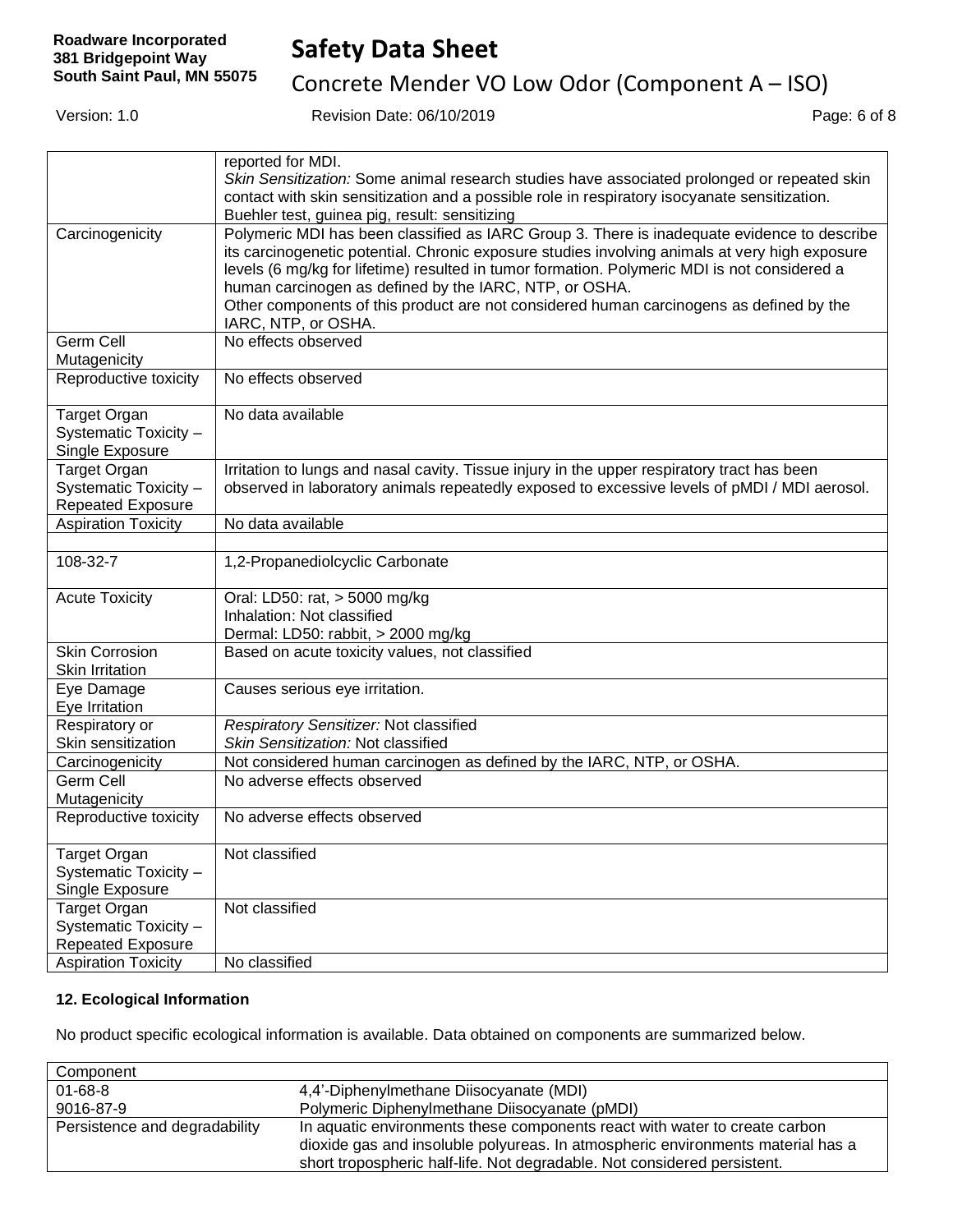# **Safety Data Sheet**

# Concrete Mender VO Low Odor (Component A – ISO)

Version: 1.0 Revision Date: 06/10/2019 Page: 7 of 8

| Mobility                      | No data available                           |
|-------------------------------|---------------------------------------------|
| Bioaccumulation               | Not considered to be bio-accumulative       |
| Ecotoxicity effects           | No considered to be toxic                   |
| Aquatic toxicity              | Not considered dangerous to aquatic species |
|                               |                                             |
| 108-32-7                      | 1,2-Propanediolcyclic Carbonate             |
| Persistence and degradability | Biodegradation: >83%                        |
|                               | Rapidly biodegradable                       |
| Mobility                      | No data available                           |
| Bioaccumulation               | Not considered to be bio-accumulative       |
| Ecotoxicity effects           | No considered to be toxic                   |
| Aquatic toxicity              | Not considered dangerous to aquatic species |

### **13. Disposal Considerations**

| Waste disposal | The generation of waste should be avoided or minimized wherever possible. Dispose of surplus<br>and non-recyclable products via a licensed waste disposal contractor. Disposal of this product,<br>solutions and any by-product should at all times comply with the requirements of environmental<br>protection and waste disposal legislation and any regional local authority requirements.<br>Contaminated containers should be emptied. Do not reuse containers. Do not burn or use a<br>cutting torch on empty containers. |
|----------------|---------------------------------------------------------------------------------------------------------------------------------------------------------------------------------------------------------------------------------------------------------------------------------------------------------------------------------------------------------------------------------------------------------------------------------------------------------------------------------------------------------------------------------|
| U.S. EPA RCRA  | EPA resource recovery act (RCRA) composite list of hazardous wastes and Appendix VIII<br>Hazardous constituents (40 CFR 261):<br>Under RCRA, it is the responsibility of the person who generates a solid waste to determine if that<br>waste is a hazardous waste as defined by 40 CFR 261.2.                                                                                                                                                                                                                                  |

### **14. Transportation Information**

| Regulatory                | <b>UN Number</b> | Proper Shipping | Class | $PG^*$ | Label | Additional information |
|---------------------------|------------------|-----------------|-------|--------|-------|------------------------|
| Information               |                  | Name            |       |        |       |                        |
| <b>DOT Classification</b> | Not regulated    |                 |       |        |       |                        |
| <b>TDG Classification</b> | Not regulated    |                 |       |        |       |                        |
| <b>IMDG Class</b>         | Not regulated    |                 |       |        |       |                        |
| <b>IATA-DGR Class</b>     | Not regulated    |                 |       |        |       |                        |

### **15. Regulatory Information**

| <b>United States Federal Regulations</b>            |                                                           |
|-----------------------------------------------------|-----------------------------------------------------------|
| U.S. Toxic Substances Control Act (TSCA 8b)         | All components are listed or exempted.                    |
| CERCLA - reportable quantity, calculated            | 5,000 lbs. 101-68-84, MDI                                 |
|                                                     | 5,000 lbs. 9016-87-9, Polymeric MDI                       |
|                                                     |                                                           |
| SARA 304 Extremely Hazardous Substances RQ          | Does not contain any components subject to 304 EHS RQ     |
| SARA 311 / 312                                      | Acute health hazard                                       |
|                                                     | Chronic health hazard                                     |
| EPA Community Right To Know Act (EPCRA) SARA Title  | 101-68-84, 4-Diphenylmethane Diisocyanate                 |
| III Section 313, components requiring notification. | 9016-87-9, Polymeric Diphenylmethane Diisocyanate         |
| Clean Air Act, Components listed as HAP             | None                                                      |
| Clean Water Act, Section 311, Table 116.4A          | None                                                      |
| Clean Water Act, Section 311, Table 117.3           | None                                                      |
| Clean Water Act, Section 307                        | <b>None</b>                                               |
| California Prop 65                                  | None                                                      |
| <b>DRC</b> Conflict materials                       | Based upon information from our suppliers this product is |
|                                                     | "DRC Conflict Free" as defined by the SEC Conflict        |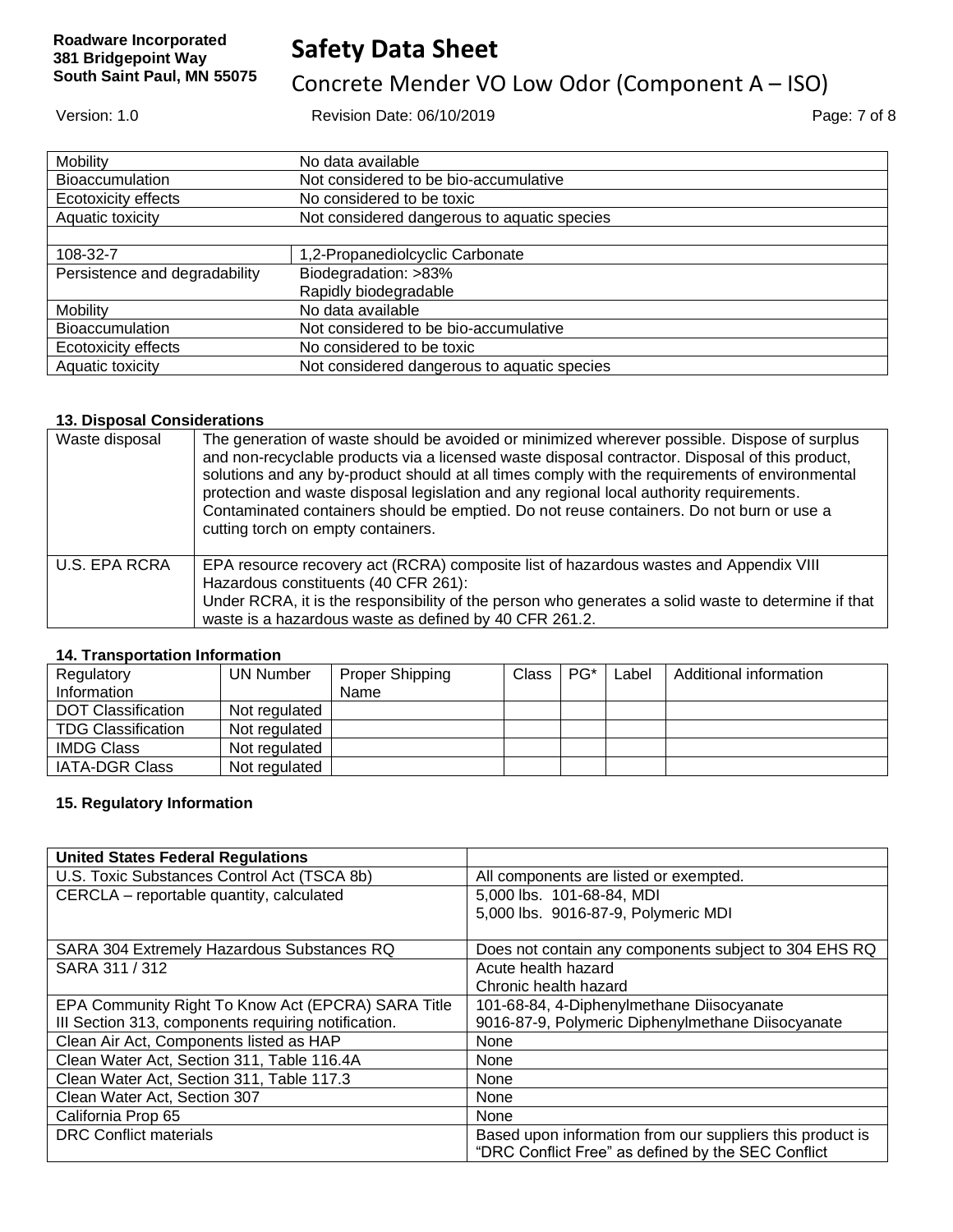# **Safety Data Sheet**

Concrete Mender VO Low Odor (Component A – ISO)

Version: 1.0 **Page: 8 of 8** Revision Date: 06/10/2019 **Page: 8 of 8** Page: 8 of 8

Minerals Final Rule.

### **16. Other Information**

**While the information and recommendations in this publication are to the best of our knowledge, information and belief accurate at the date of publication,** *NOTHING HEREIN IS TO BE CONSTRUED AS A WARRANTY, EXPRESS OR OTHERWISE.*

*IN ALL CASES, IT IS THE RESPONSIBILITY OF THE USER TO DETERIMINE THE APPLICABILITY OF SUCH INFORMATION AND RECOMMENDATIONS AND THE SUITABILITY OF ANY PRODUCT FOR ITS OWN PARTICULAR PURPOSE.* 

*THE PRODUCT MAY PRESENT HAZARDS AND SHOULD BE USED WITH CAUTION. WHILE CERTAIN HAZARDS ARE DESCRIBED IN THIS PUBLICATION, NO GUARANTEE IS MADE THAT THESE ARE THE ONLY HAZARDS THAT EXIST.* 

Disclaimer:

The data set forth in this sheet is based on information provided by the suppliers of raw materials and chemicals used in the manufacture of the aforementioned product. Roadware Incorporated makes no warranty with respect to the accuracy of the information provided by their suppliers, and disclaims all liability of reliance thereof.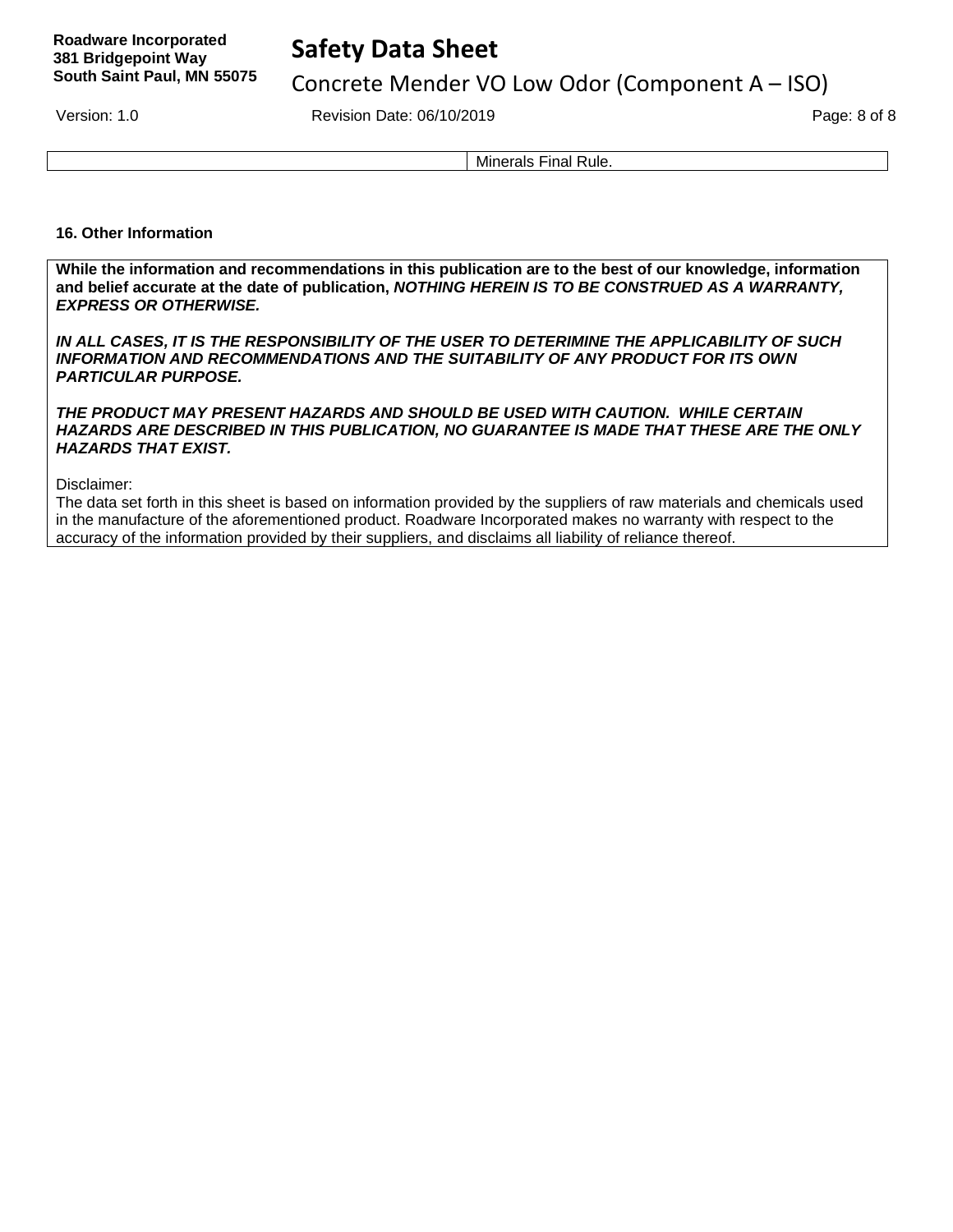Concrete Mender VO Low Odor (Component B – RESIN)

Version: 1.0 **Page: 1 of 6** Revision Date: 06/10/2019 **Page: 1 of 6** Page: 1 of 6

### **1. PRODUCT AND COMPANY IDENTIFICATION**

| <b>Product Name</b>                |    | Concrete Mender VO Low Odor - Part B 61XXX |
|------------------------------------|----|--------------------------------------------|
| Recommended use                    |    | : Part of construction adhesive system     |
| Company                            |    | Roadware Incorporated                      |
| Address                            |    | 381 Bridgepoint Way                        |
|                                    |    | South Saint Paul, MN 55075                 |
| Phone                              |    | 651-457-6122                               |
| <b>Emergency Telephone Numbers</b> | t. | Chem-Tel: 800-255-3924                     |
| Restrictions on use                | ÷  | For professional or industrial use only    |

### **2. HAZARDS IDENTIFICATION**

### **GHS Classification**

| Acute Toxicity (Oral)                     |    |
|-------------------------------------------|----|
| <b>Skin Irritation</b>                    | 2  |
| Eye Irritation                            | 2Α |
| Specific Target Organ Toxicity - repeated | 2  |
| exposure: (Pancreas)                      |    |



### **Hazard Statements:**

Harmful if swallowed Causes eye irritation Causes skin irritation May cause damage to organs (pancreas) through prolonged and repeated exposure

#### **Precautionary Statements:**

Prevention: Do not breathe dust, fumes, gas, vapors, mist or sprays Wash skin thoroughly after handling Do not eat, drink, or smoke when using this product Wear eye and face protection, protective clothing and protective gloves

#### **Response statements:**

If swallowed: Rinse mouth. Contact a doctor/physician, medical professional or poison control center if you feel unwell. If in eyes: Rinse cautiously with water for several minutes. Remove contacts if present and easy to do. If eye irritation persists contact get medical attention.

If on skin: Rinse skin with plenty of soap and water. If skin irritation or rash develops, seek medical attention. Take off contaminated clothing and wash before reuse.

#### **Disposal:**

Dispose of contents and container in accordance with existing federal, state and local environmental control laws.

### **Section 3. Composition / Information on Ingredients**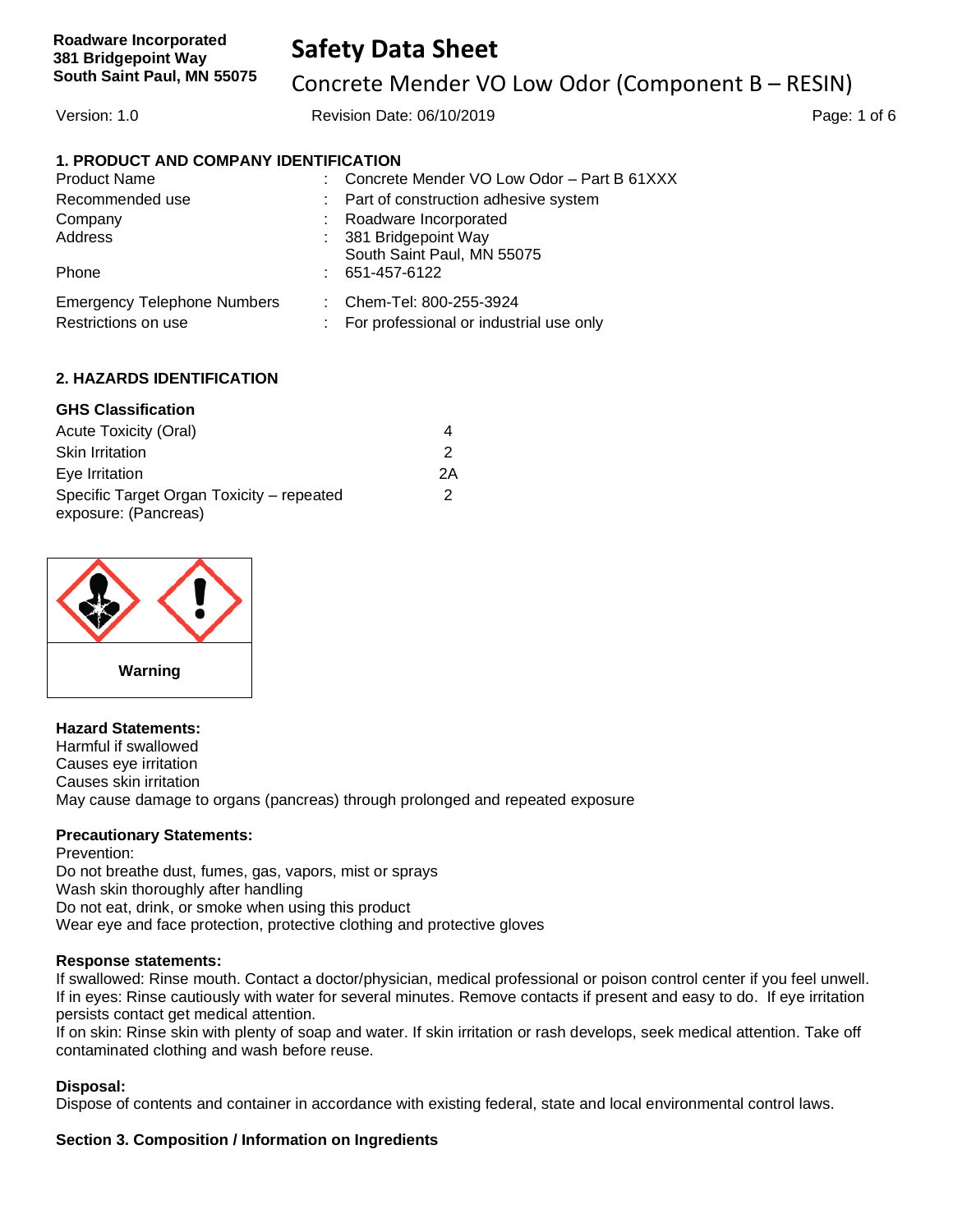# **Safety Data Sheet**

Concrete Mender VO Low Odor (Component B – RESIN)

Version: 1.0 Revision Date: 06/10/2019 Page: 2 of 6

This product is a mixture.

### **Hazardous Components**

| <b>CAS Number</b> | Chemical Name                                               | Concentration |
|-------------------|-------------------------------------------------------------|---------------|
| 6846-50-0         | Propanoic Acid, 2-methyl-, 2, 2-dimethyl-1-(1-methylethel)- | 30-50%        |
|                   | 1,3-propanediyl ester                                       |               |
| 25214-63-5        | Polyether polyols                                           | 50-70%        |

Specific chemical identities and exact percentages may have been withheld as a trade secret or CBI in compliance with 29 CFR 1910.1200 (i).

### **4. First Aid Measures**

| major quantities may cause methemoglobin formation. This can result in reducing the blood's         |
|-----------------------------------------------------------------------------------------------------|
|                                                                                                     |
| Wash affected areas with plenty of soap and water. If irritation develops, seek medical attention.  |
|                                                                                                     |
|                                                                                                     |
| Do not induce vomiting unless directed by medical personnel. Drink water to dilute. Do not give     |
|                                                                                                     |
| Flush with plenty of water for at least 15 minutes. If irritation develops or persists seek medical |
|                                                                                                     |
|                                                                                                     |
| methemoglobin to hemoglobin occurs spontaneously after termination of exposure, moderate            |
|                                                                                                     |
|                                                                                                     |

#### **5. Firefighting Measures**

| Suitable Extinguishing Media                      | Dry chemical, Carbon Dioxide (CO2), alcohol resistant foam, water fog, water<br>spray.                                                                                                                                                             |
|---------------------------------------------------|----------------------------------------------------------------------------------------------------------------------------------------------------------------------------------------------------------------------------------------------------|
| Not Suitable Extinguishing Media                  | No data available                                                                                                                                                                                                                                  |
| Special exposure hazards                          | In a fire or if heated, a pressure increase will occur and the container may burst.<br>Produces oxides of carbon and nitrogen as well other undetermined aliphatic<br>fragments. Combustion products may be toxic and/or irritating. Avoid smoke.  |
| Special protective equipment<br>for fire-fighters | Fire fighters should wear appropriate protective equipment and self-contained<br>breathing apparatus (SCBA) with a full face-piece operated in positive pressure<br>mode. PVC boots, gloves, safety helmet and protective clothing should be worn. |
| Special remarks on explosion<br>hazards           | Containers may burst if overheated.                                                                                                                                                                                                                |

#### **6. Accidental Release Measures**

| Personal protection       | Immediately contact emergency personnel. Isolate the area. Keep upwind avoiding<br>inhalation of vapors. Clean up should only be performed by trained personnel. People<br>dealing with major spillages should wear full protective clothing including respiratory<br>protection. Use suitable protective equipment (see section 8). |
|---------------------------|--------------------------------------------------------------------------------------------------------------------------------------------------------------------------------------------------------------------------------------------------------------------------------------------------------------------------------------|
| Environmental precautions | Avoid dispersal of spilled material and runoff and contact with soil, waterways, drains<br>and sewers.                                                                                                                                                                                                                               |
| Methods for cleaning up   | Dike or dam spilled material to avoid spreading. If possible prevent material from<br>entering waterways, storm drains, sewers, surface or ground water systems. Cover<br>spill with inert material and collect for proper disposal. Wash spill area with soap and                                                                   |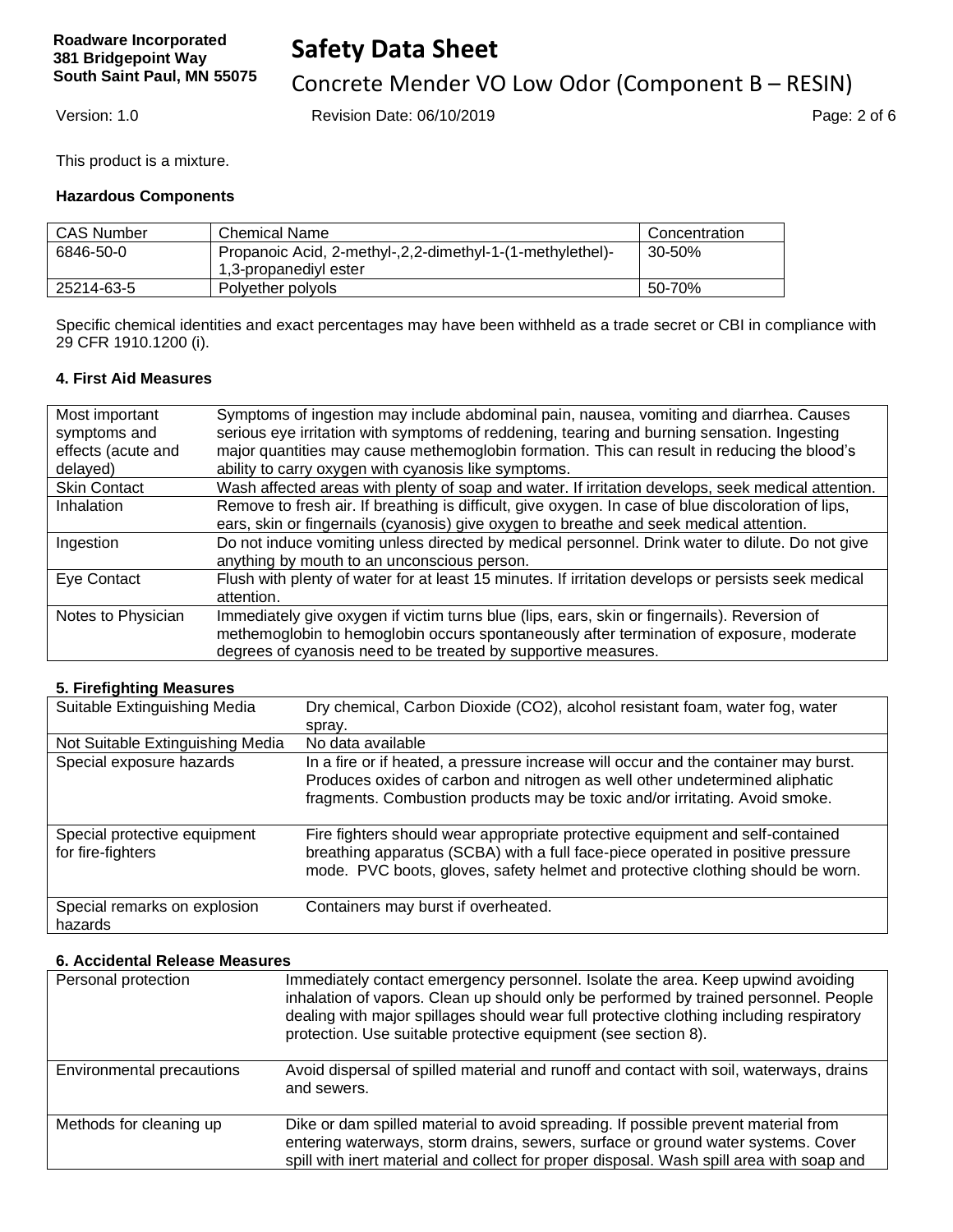Concrete Mender VO Low Odor (Component B – RESIN)

Version: 1.0 Revision Date: 06/10/2019 Page: 3 of 6

water. Collect wash water for proper disposal.

## **7. Handling and Storage**

| Handling                                      | Wear appropriate personal protective equipment (see section 8). Eating, drinking and<br>smoking should be prohibited in areas where this material is handled, stored and<br>processed. Workers should wash hands and face before eating, drinking and<br>smoking. Do not get in eyes or on skin or clothing. Do not breathe vapor or mist. Do<br>no ingest. Keep containers closed when not in use. |
|-----------------------------------------------|-----------------------------------------------------------------------------------------------------------------------------------------------------------------------------------------------------------------------------------------------------------------------------------------------------------------------------------------------------------------------------------------------------|
| Storage                                       | Keep container tightly closed.                                                                                                                                                                                                                                                                                                                                                                      |
| Safe storage temperature $60 - 100^{\circ}$ F |                                                                                                                                                                                                                                                                                                                                                                                                     |

### **8. Exposure Controls / Personal Protection**

Exposure Limits

This product does not contain any components that have exposure limits as established by ACGIH or OSHA.

| <b>CAS Number</b> | Component            | Value<br>type | Limit<br>Standard | Notes | Source |
|-------------------|----------------------|---------------|-------------------|-------|--------|
|                   | No applicable limits |               |                   |       |        |
|                   |                      |               |                   |       |        |

| <b>Preventive Measures</b>  | Conditions of use, adequacy of engineering or other control measures and actual exposures<br>will dictate the need for specific protective devices at your workplace.                                                                                                             |
|-----------------------------|-----------------------------------------------------------------------------------------------------------------------------------------------------------------------------------------------------------------------------------------------------------------------------------|
| <b>Engineering Controls</b> |                                                                                                                                                                                                                                                                                   |
| <b>Personal Protection</b>  |                                                                                                                                                                                                                                                                                   |
| Eyes                        | Chemical safety goggles. If there is a potential for splashing, use a full face shield.                                                                                                                                                                                           |
| Skin                        | Protective clothing should be selected and used in accordance with 'Guidelines for the                                                                                                                                                                                            |
|                             | Selection of Chemical Protective Clothing' published by ACGIH.                                                                                                                                                                                                                    |
| Respiratory                 | None required                                                                                                                                                                                                                                                                     |
| Hands                       | Chemical-resistant, impervious gloves complying with an approved standard should be worn<br>at all times when handling chemical products. Nitrile rubber has shown good results. Thin<br>latex or vinyl disposable gloves should be avoided. Consult with producers of protective |
|                             | gloves for suitability.                                                                                                                                                                                                                                                           |
| <b>Other Protection</b>     | Consult your supervisor or S.O.P. for special handling instructions.                                                                                                                                                                                                              |

### **9. Physical and Chemical Properties**

| <b>General Information</b>   |                                                                                      |
|------------------------------|--------------------------------------------------------------------------------------|
| Physical state               | Liquid                                                                               |
| Color                        | Clear                                                                                |
| Odor                         | Musty                                                                                |
| Odor Threshold               | Not available                                                                        |
| рH                           | Not available                                                                        |
| Boiling point                | Not available                                                                        |
| Melting point                | Not available                                                                        |
| Flash point                  | > 169 °C PMCC                                                                        |
| Explosive properties         | Non-explosive in the presence of the following materials or conditions: Open flames, |
|                              | sparks and static discharge and shocks and mechanical impacts.                       |
| Auto-ignition temperature    | No data available                                                                    |
| <b>Evaporation Rate</b>      | Very slow                                                                            |
| Solubility                   | No data available                                                                    |
| <b>Partition Coefficient</b> | No data available                                                                    |
| Decomposition temperature    | No data available                                                                    |
| Relative density             | 1.0                                                                                  |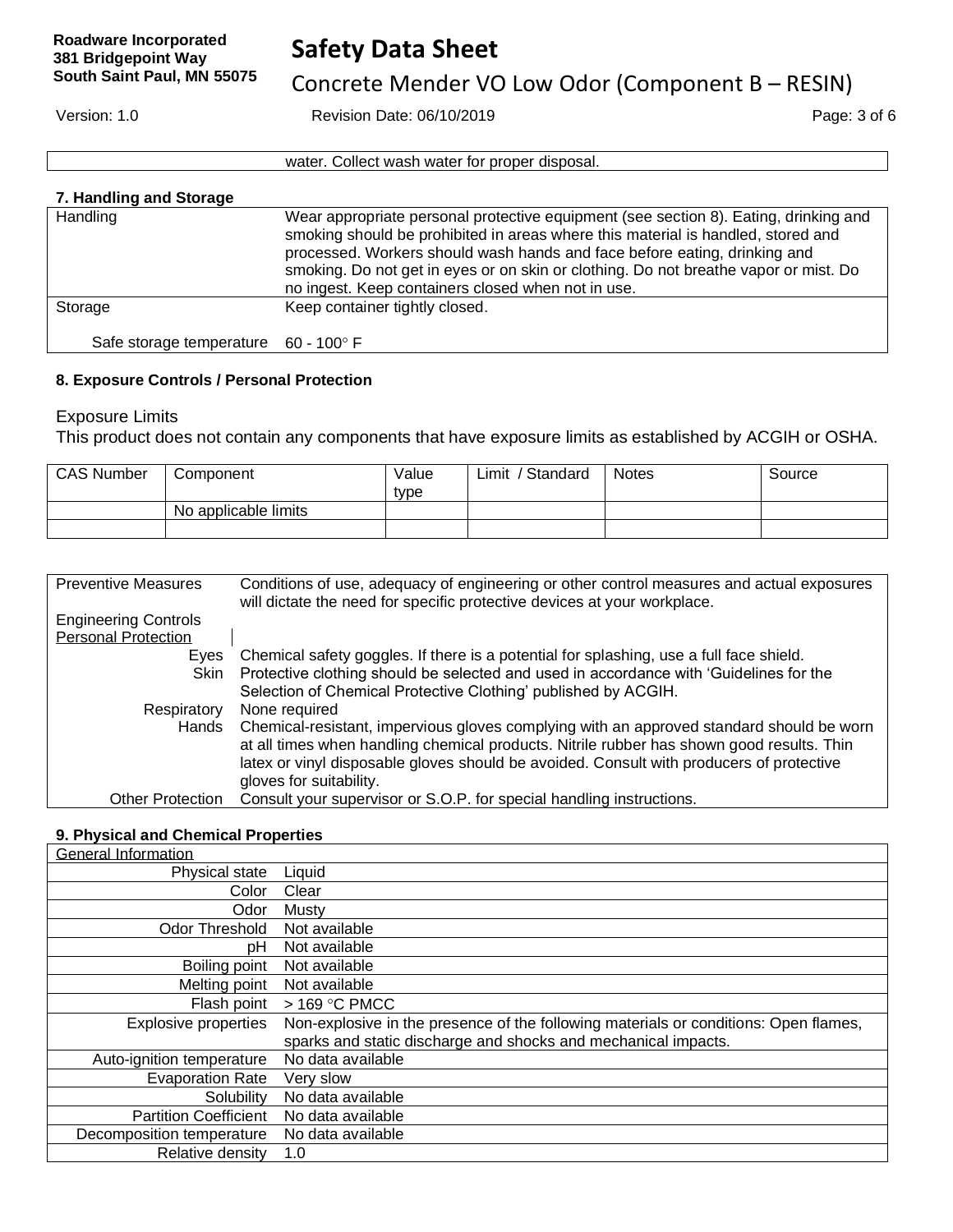# Concrete Mender VO Low Odor (Component B – RESIN)

Version: 1.0 Revision Date: 06/10/2019 Page: 4 of 6

|                   | Vapor pressure No data available |
|-------------------|----------------------------------|
|                   | Vapor density Not data available |
| Viscositv         |                                  |
| VOC content 0 g/L |                                  |

### **10. Stability and Reactivity**

| Stability and reactivity     | Stable at room temperature.                                                    |
|------------------------------|--------------------------------------------------------------------------------|
| Conditions of instability    | Avoid high temperatures.                                                       |
| Incompatibility with various |                                                                                |
| substances                   |                                                                                |
| Hazardous polymerization     |                                                                                |
| Hazardous decomposition      | Combustion products may include: carbon oxides (CO, CO2), nitrogen oxides (NO, |
| products                     | NO2), hydrocarbons and other undetermined components.                          |

### **11. Toxicological Information**

No product specific toxicological information is available. Data obtained on components are summarized below.

| Component                             |                                                                                     |
|---------------------------------------|-------------------------------------------------------------------------------------|
| 6846-50-0                             | Propanoic Acid, 2-methyl-,2,2-dimethyl-1-(1-methylethel)-1,3-propanediyl ester      |
| Likely routes of                      | Skin, eyes                                                                          |
| exposure                              |                                                                                     |
| <b>Acute Toxicity</b>                 | No data available                                                                   |
| <b>Skin Corrosion</b>                 | No data available                                                                   |
| <b>Skin Irritation</b>                |                                                                                     |
| Eye Damage                            | No data available                                                                   |
| Eye Irritation                        |                                                                                     |
| Respiratory or                        | No data available                                                                   |
| Skin sensitization                    |                                                                                     |
| Carcinogenicity                       | The IARC, NTP, or OSHA does not consider the components in this product to be human |
|                                       | carcinogens.                                                                        |
| Germ Cell                             | Not classified                                                                      |
| Mutagenicity                          |                                                                                     |
|                                       | Effects on fetal development                                                        |
|                                       | Species: Rat, female: Oral route                                                    |
|                                       | General toxicity maternal: NOAEL: 359 mg/kg body weight                             |
|                                       | Developmental toxicity: NOAEL: 359 mg/kg body weight                                |
|                                       | Embryo-fetal toxicity: NOAEL: 359 mg/kg body weight                                 |
|                                       | Symptoms: Maternal toxicity                                                         |
|                                       | Result: Embryonic effects and adverse effects on off-spring detected                |
|                                       | Species: Rat, male: Oral route                                                      |
|                                       | General toxicity maternal: NOAEL: 276 mg/kg body weight                             |
|                                       | Developmental toxicity: NOAEL: 276 mg/kg body weight                                |
|                                       | No data available                                                                   |
| Target Organ<br>Systematic Toxicity - |                                                                                     |
| Single Exposure                       |                                                                                     |
| <b>Target Organ</b>                   | No data available                                                                   |
| Systematic Toxicity -                 |                                                                                     |
| Repeated Exposure                     |                                                                                     |
| <b>Aspiration Toxicity</b>            | Not classified                                                                      |
|                                       |                                                                                     |
| 25214-63-5                            | Polyether polyol                                                                    |
|                                       | Skin Irritation: 2, Eye Irritation: 2B                                              |
| <b>Acute Toxicity</b>                 | (Oral) LD50: rat, 2 -5 g/kg                                                         |
|                                       |                                                                                     |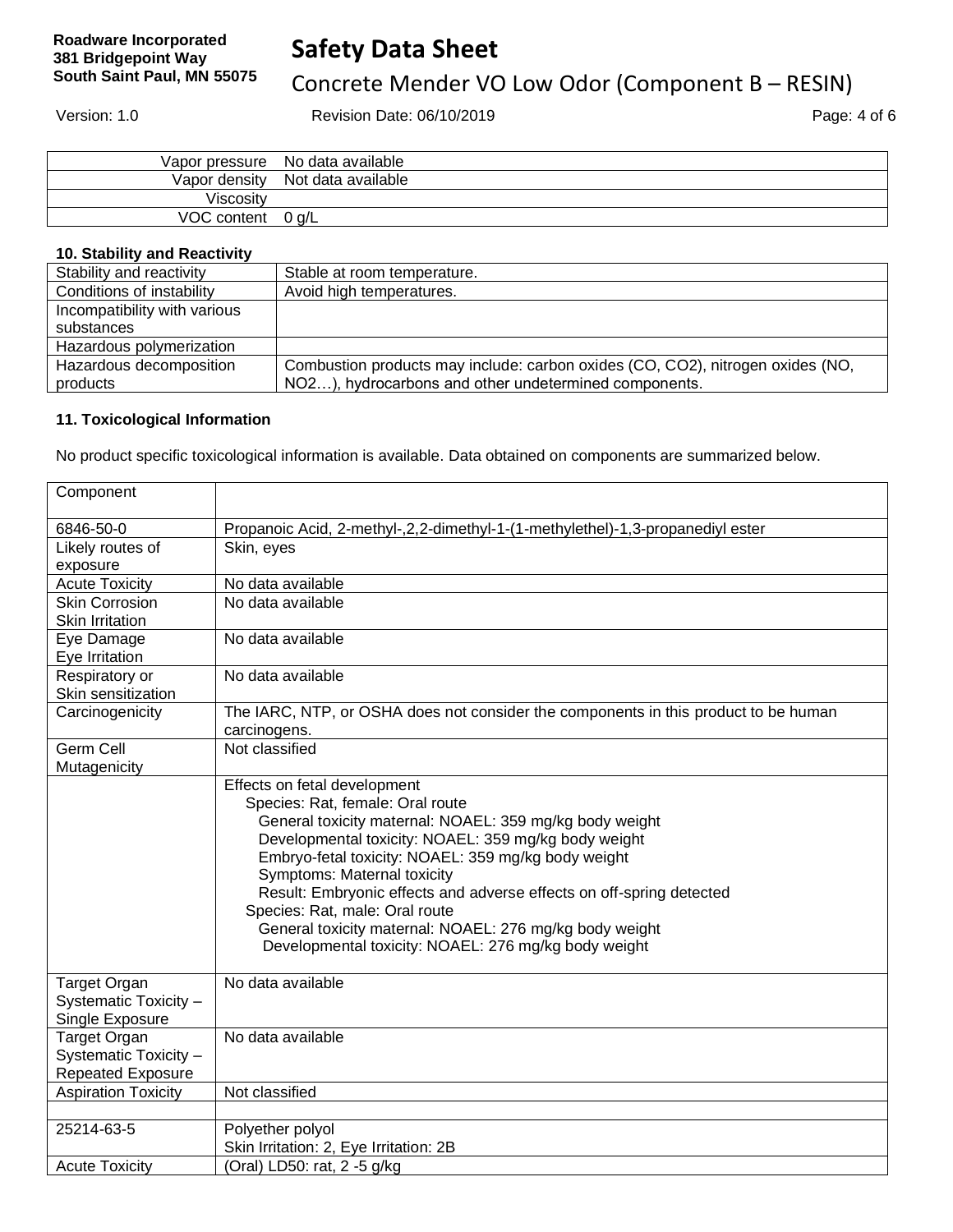# **Safety Data Sheet**

# Concrete Mender VO Low Odor (Component B – RESIN)

Version: 1.0 Revision Date: 06/10/2019 Page: 5 of 6

|                            | (Dermal) LD50: rat, >2000 mg/kg |
|----------------------------|---------------------------------|
| <b>Skin Corrosion</b>      | Rabbit: Irritation              |
| <b>Skin Irritation</b>     | pH: 10-13 @ 25 C                |
| Eye Damage                 | Rabbit, Irritation              |
| Eye Irritation             | pH: 10-13 @ 25 C                |
| Respiratory or             | No data available               |
| Skin sensitization         |                                 |
| Carcinogenicity            | No data available               |
| Germ Cell                  | No data available               |
| Mutagenicity               |                                 |
| Reproductive toxicity      | No data available               |
| <b>Target Organ</b>        | No data available               |
| Systematic Toxicity -      |                                 |
| Single Exposure            |                                 |
| <b>Target Organ</b>        | No data available               |
| Systematic Toxicity -      |                                 |
| <b>Repeated Exposure</b>   |                                 |
| <b>Aspiration Toxicity</b> | No data available               |
|                            |                                 |

### **12. Ecological Information**

No product specific ecological information is available. Data obtained on components are summarized below.

| Component                     |                                                                                |
|-------------------------------|--------------------------------------------------------------------------------|
| 6846-50-0                     | Propanoic Acid, 2-methyl-,2,2-dimethyl-1-(1-methylethel)-1,3-propanediyl ester |
| Persistence and degradability | Readily biodegradable                                                          |
| Mobility                      | No data available                                                              |
| <b>Bioaccumulation</b>        | No data available                                                              |
| Ecotoxicity effects           | No data available                                                              |
| Aquatic toxicity              | No data available                                                              |
|                               |                                                                                |
| Component                     |                                                                                |
| 25214-63-5                    | Polyether polyol                                                               |
| Persistence and degradability | No data Available                                                              |
| Mobility                      | No data available                                                              |
| <b>Bioaccumulation</b>        | No data available                                                              |
| <b>Ecotoxicity effects</b>    | No data available                                                              |
| Aquatic toxicity              | LC50: > 100 mg/l                                                               |
|                               |                                                                                |

### **13. Disposal Considerations**

| Waste disposal       | The generation of waste should be avoided or minimized wherever possible. Dispose of surplus<br>and non-recyclable products via a licensed waste disposal contractor. Disposal of this product,<br>solutions and any by-product should at all times comply with the requirements of environmental<br>protection and waste disposal legislation and any regional local authority requirements.<br>Contaminated containers should be emptied. Do not reuse containers. Do not burn or use a<br>cutting torch on empty containers. |
|----------------------|---------------------------------------------------------------------------------------------------------------------------------------------------------------------------------------------------------------------------------------------------------------------------------------------------------------------------------------------------------------------------------------------------------------------------------------------------------------------------------------------------------------------------------|
| <b>U.S. EPA RCRA</b> | EPA resource recovery act (RCRA) composite list of hazardous wastes and Appendix VIII<br>Hazardous constituents (40 CFR 261):<br>Under RCRA, it is the responsibility of the person who generates a solid waste to determine if that<br>waste is a hazardous waste as defined by 40 CFR 261.2.                                                                                                                                                                                                                                  |